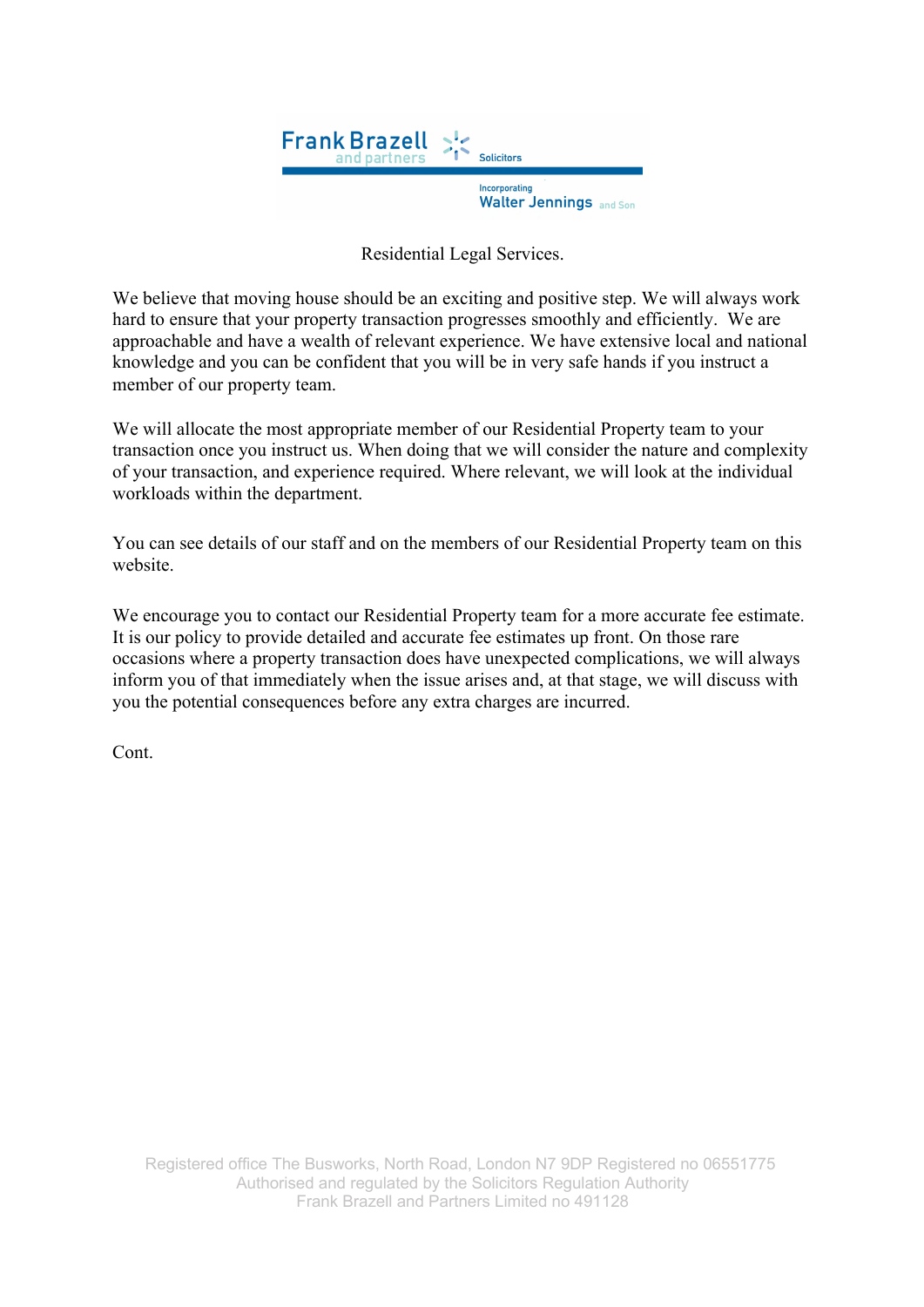## **Residential Property Pricing Ranges**

| <b>Property Price*</b> |                     | <b>Sale</b>         |                     | Purchase                     |                              | <b>Plot</b><br><b>Purchase</b> |
|------------------------|---------------------|---------------------|---------------------|------------------------------|------------------------------|--------------------------------|
| From                   | To and<br>including | Freehold            | Leasehold           | Freehold                     | Leasehold                    | $f + VAT$                      |
| $\mathbf f$            | £                   | $f + VAT$           | $£ + VAT$           | $f + VAT$                    | $f + VAT$                    |                                |
| 100,000                | 500,000             | $800 - 1100$        | $900 - 1200$        | $900 - 1200$                 | $1100 - 1500$                | $800 - 1500$                   |
| 500,001                | 1,000,000           | 1100-<br>1500       | $1200 - 1650$       | $1200 - 1850$                | $1500 - 2150$                | $1000 - 2200$                  |
| 1,000,<br>001          | 2,000,000           | Starts from<br>1500 | Starts from<br>1650 | <b>Starts</b><br>from $1850$ | <b>Starts</b><br>from $2150$ | Starts from<br>2000            |
| $ 2,000,001+ $         |                     | Starts from<br>1900 | Starts from<br>2000 | Starts from<br>2000          | Starts from<br>2200          | Starts from<br>2500            |

\*The price of the property reflects the risk taken in carrying out a transaction

# **Variable Factors**

There are occasionally factors that can increase the amount of work involved and thus the cost of the service. These can include (this list is not exhaustive):

- a defective legal title or if all or part of the property is unregistered
- if building regulations or planning permission has not been obtained for work undertaken
- if crucial documents we have requested are not provided
- if parties in the transaction are uncooperative or there is unreasonable delay from third parties
- disputes over ownership
- delay in mortgage offers being issued and/or onerous lender requirements

# **Stamp Duty Land Tax (SDLT)**

The amount of SDLT depends on the purchase price of your property. Taxes charged by HMRC are subject to regular review and change therefore we have not included it in our estimates. HMRC have an online SDLT calculator that will work out the tax payable for most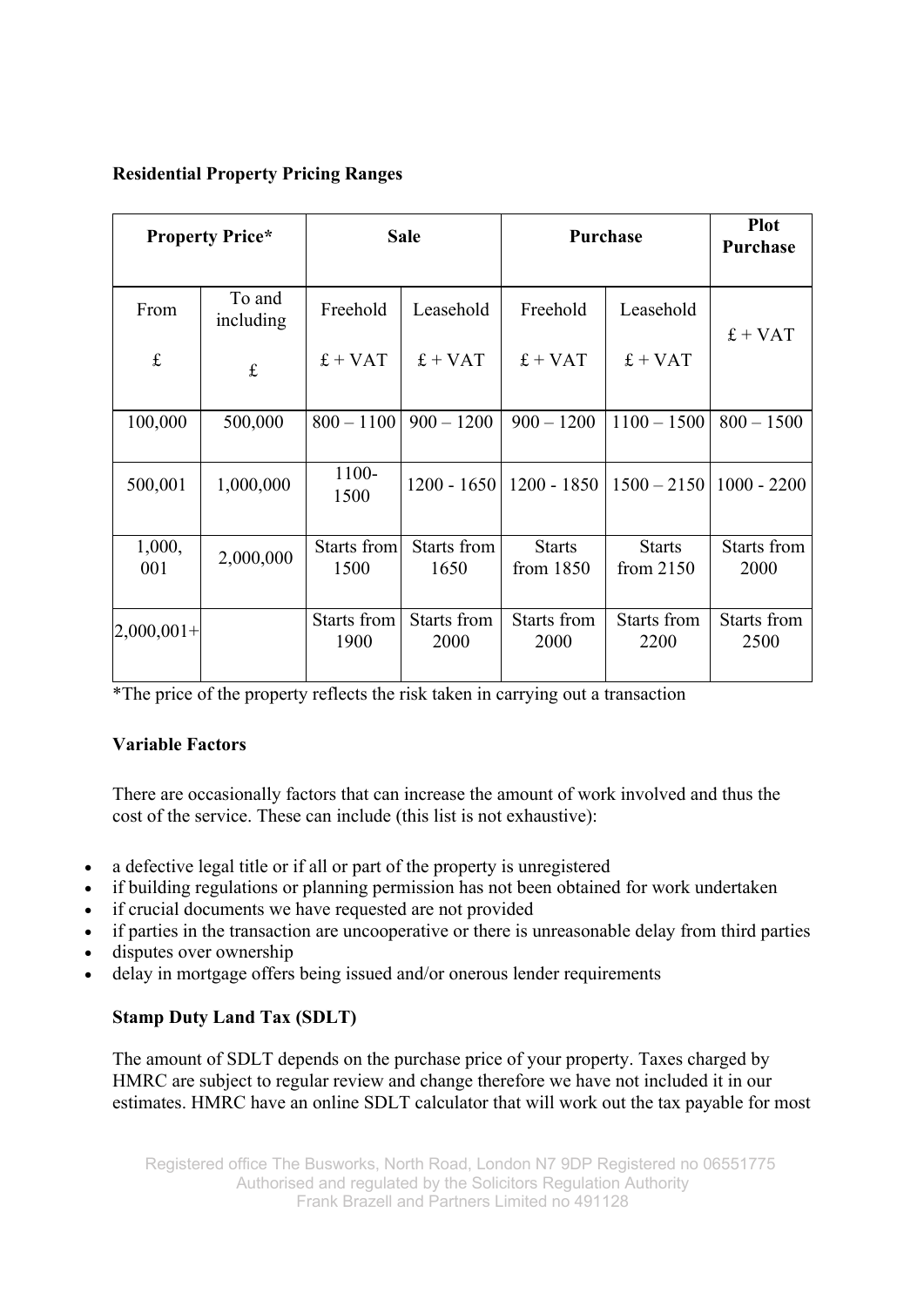property transactions. Alternatively, please contact us and we can provide an indication of the likely SDLT liability in your specific circumstances.

### **Disbursements**

Disbursements are costs incurred during the transaction that are payable to third parties, such as Land Registry fees. We will make payment of the disbursements on your behalf to ensure a smoother process. These disbursements are payable in addition to the firms legal fees. We have listed below some of the most common disbursements. It is possible that further disbursements may be payable in any particular case. We can advise which disbursements are applicable to you if you ask us to provide a quotation based on your specific requirements.

- Property search fees: Approximately £300 (further searches may be advisable, these will be priced individually)
- HM Land Registry fee: these fees vary depending on the nature of your transaction. You can see the fees in full here
- Land Registry Search fee: £3.00
- Land Charges Search fee: from £2.00
- Electronic Transfer fee: £40.00 plus VAT (for example if you have a mortgage and the lender requires funds to be sent via Electronic Transfer)
- Leasehold properties often attract extra disbursements which have to be paid, for example, to a landlord or managing agent. These fees vary considerably for case to case.

### **Buying & Selling**

Your requirements will be different depending on whether this is your first home, a buy-to-let investment or land you're purchasing for development. Within our Residential Property team, we have experience in all types of property, from flats to large estates, agricultural & equestrian land, and everything in between.

We do all that we can to ensure the process runs as smoothly as possible, working within your timescales, and keeping in contact with you throughout. We aim to identify and resolve any issues at an early stage, before they become a problem.

Experience tells us that the average residential property transaction takes approximately 8 weeks from acceptance of offer to exchange of contracts. However, the time taken to complete any transaction can depend on a number of factors. We have experience of exchanging and completing matters substantially more quickly than that where circumstances demand.

Transactions can be quicker or slower, depending for example on the number of parties in the chain. All parties need to have completed the necessary steps before exchange can be effected.